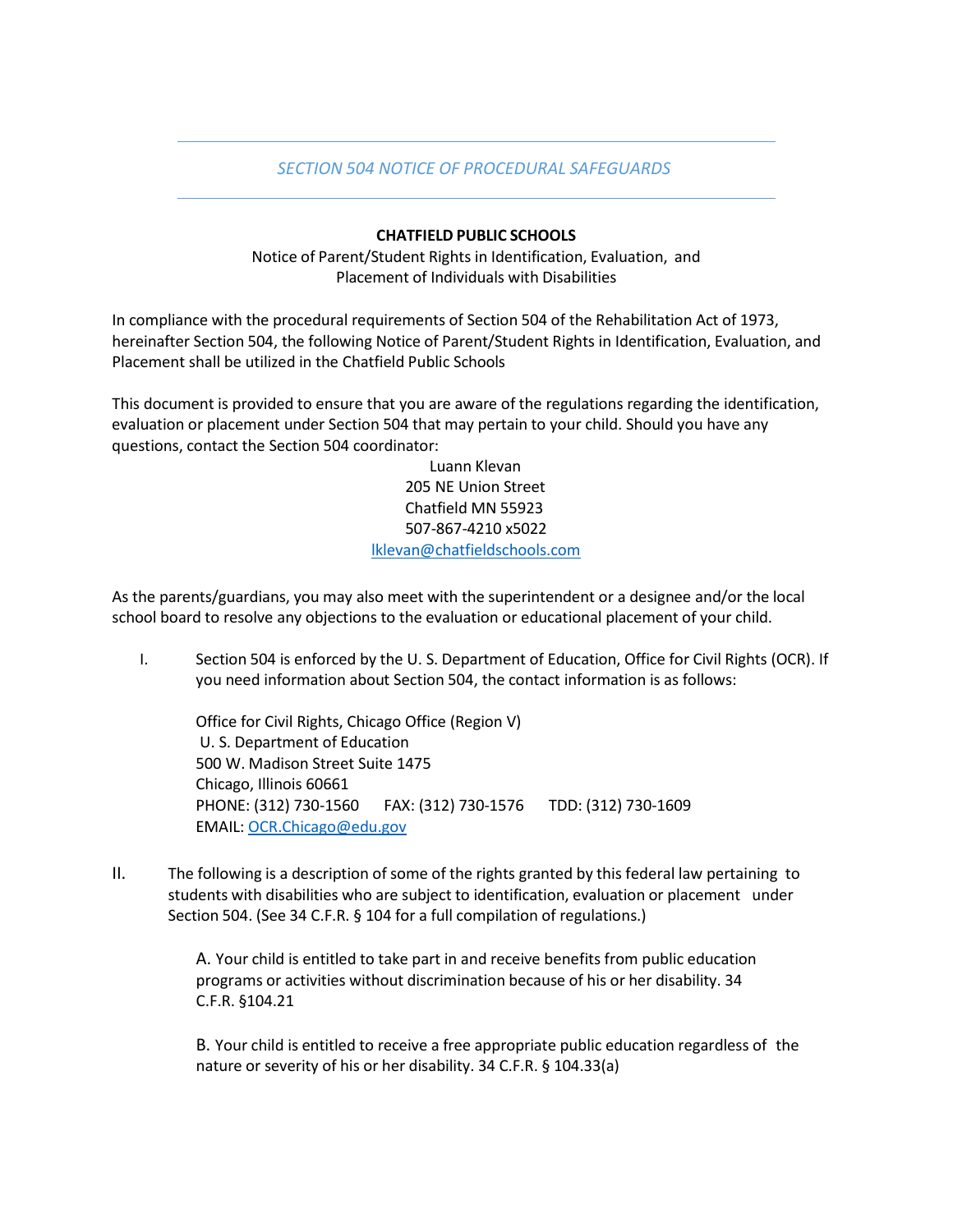C. Your child is entitled to receive regular orspecial education and related aids and services that are designed to meet his or her individual educational needs as adequately as the needs of students without disabilities. 34 C.F.R. § 104.33(b)

D. Your child is entitled to receive free educational services except for those fees that are imposed on students without disabilities or their parents. 34 C.F.R. § 104.33(c)

E. Your child is entitled to be educated with students without disabilitiesto the maximum extent appropriate to the needs of your child. 34 C.F.R. § 104.34(a)

F. Your child is entitled to be educated in facilities and receive services and activities comparable to those provided to students without disabilities. 34 C.F.R. § 104.34(b)(c)

G. Your child is entitled to an evaluation prior to an initial placement and any subsequent significant change in placement. 34 C.F.R. § 104.35(a)

H. Your child is entitled to be evaluated and tested with procedures in accordance with regulations pertaining to evaluation procedures. 34 C.F.R. §104.34(b)

I. Your child is entitled to have evaluation data and placement decisions based upon information from a variety of sources, including aptitude and achievement tests, teacher recommendations, physical condition, social or cultural background, and adaptive behavior. 34 C.F.R. § 104.35(c)(1)

J. Your child is entitled to have interpretation of data and placement decisions based on evaluation procedures that ensure information is obtained from a variety of documented and carefully considered sources. 34 C.F.R.§ 104.35(b)(c)(2)

K. Your child is entitled to have placement decisions made by persons knowledgeable about your child, the meaning of evaluation data, and placement options. 34 C.F.R. § 104.35 (c)(3)

L. Your child is entitled to periodic evaluations. 34 C.F.R. § 104.35(d)

M. Your child is entitled to an equal opportunity to participate in nonacademic and extracurricular activities offered by the school district. 34 C.F.R. § 104.37

N. You are entitled to notice prior to any action by the district pertaining to the identification, evaluation, or placement of your child. 34 C.F.R. § 104.36

O. You are entitled to examine relevant records relating to decisions regarding your child's identification, evaluation, educational program, and placement. 34 C.F.R. §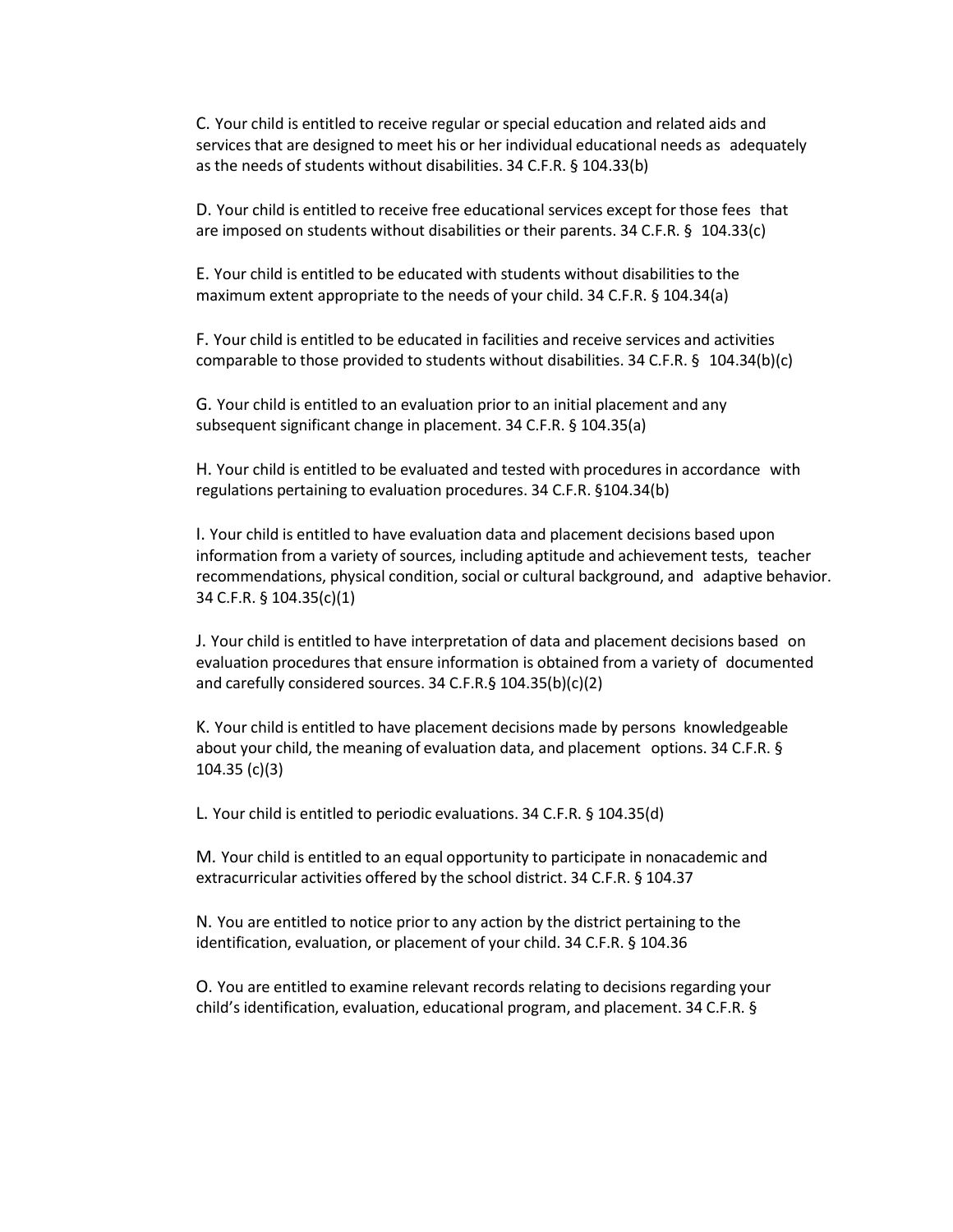## 104.36

P. You are entitled to request an impartial hearing and an appeal of any decisions or actionstaken by the school district regarding your child's identification, evaluation, educational program, or placement. The school district will bear the costs for these due process procedures. You and your child may take part in these proceedings and have an attorney represent you. The following details the procedures:

- i. If you disagree with the identification, evaluation, educational placement, or with the provisions of a free appropriate public education for your child, you may make a request for a hearing to the superintendent or the Section 504 coordinator, indicating the specific reason(s) for the request. Upon receipt of the request, the superintendent shall appoint the hearing officer.
- ii. The school district may initiate a hearing regarding the identification, evaluation, or educational placement of the student or the provision of a free appropriate public education to the student. The school district shall notify you of the specific reason(s) for the request.
- iii. The school district shall conduct hearings within twenty instructional days after it receives the request, unless the hearing officer grants an extension, and at a time and place reasonably convenient to you.

Q. You are entitled to request a review (appeal) of the hearing, should you not prevail.

The following details the procedure:

- i. You or any party to the hearing may petition to review (appeal) the decision of the hearing officer. The request must specify the objections and be filed with the superintendent and the opposing party within twenty (20) instructional days of the date the hearing officer's decision is received. The school district must appoint an independent appeals officer to conduct an impartial review of the record as a whole. The officer may, at his/her election, conduct the review with or without oral argument. Such review shall be conducted within twenty (20) instructional days of the receipt of the petition to review, unless either party requests an extension of time.
- ii. The appeals officer shall ensure that a transcript of the review is prepared and made available to any party upon request.
- iii. Any party disagreeing with the decision of the appeals officer may appeal to a civil court with jurisdiction.
- iv. A parent/guardian represented by legal counsel during the proceedings of a due process hearing, appeal, or civil action may be entitled to reimbursement of legal fees if the parent ultimately prevails.